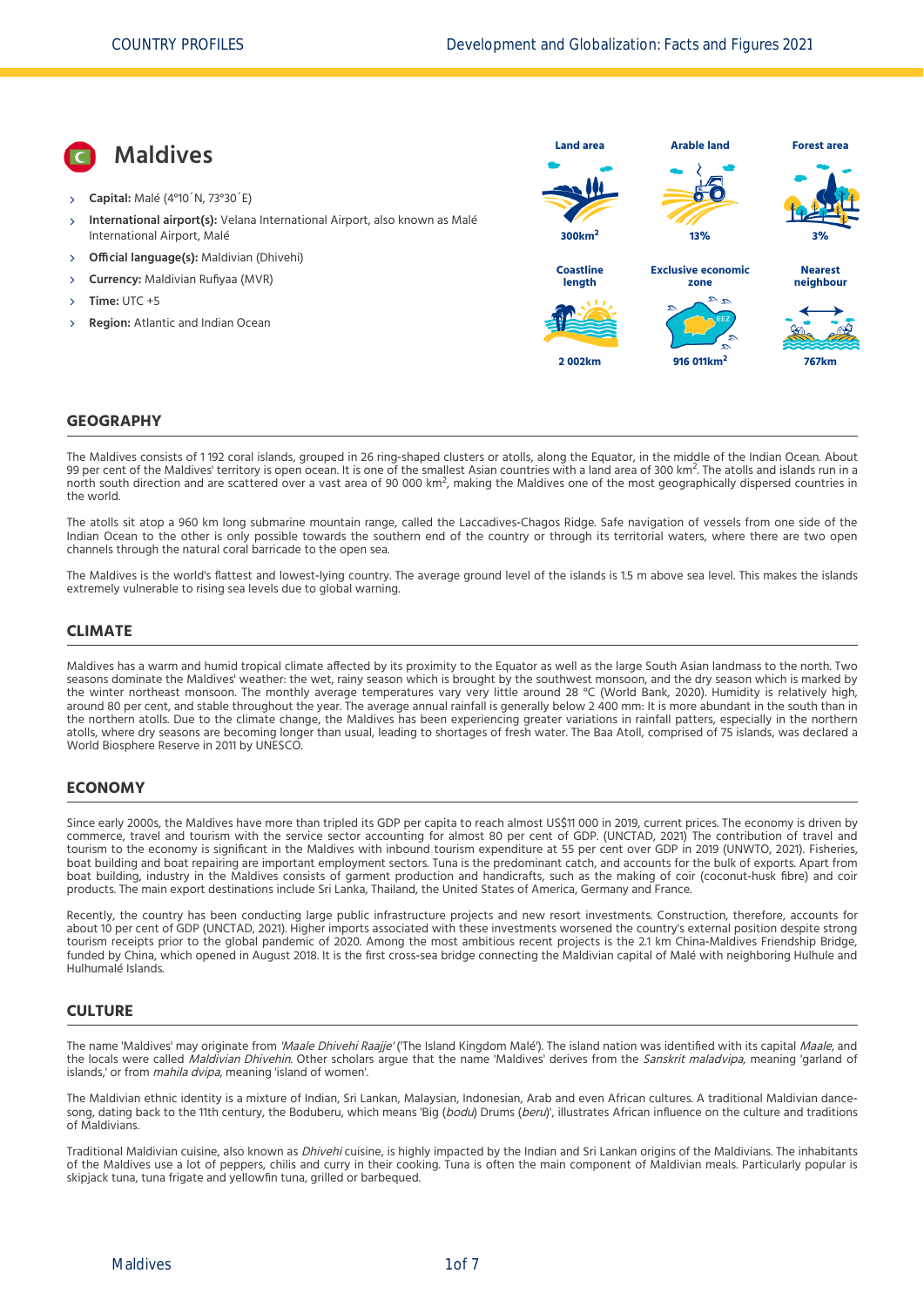**ECONOMIC TRENDS**



Maldives 2 of 7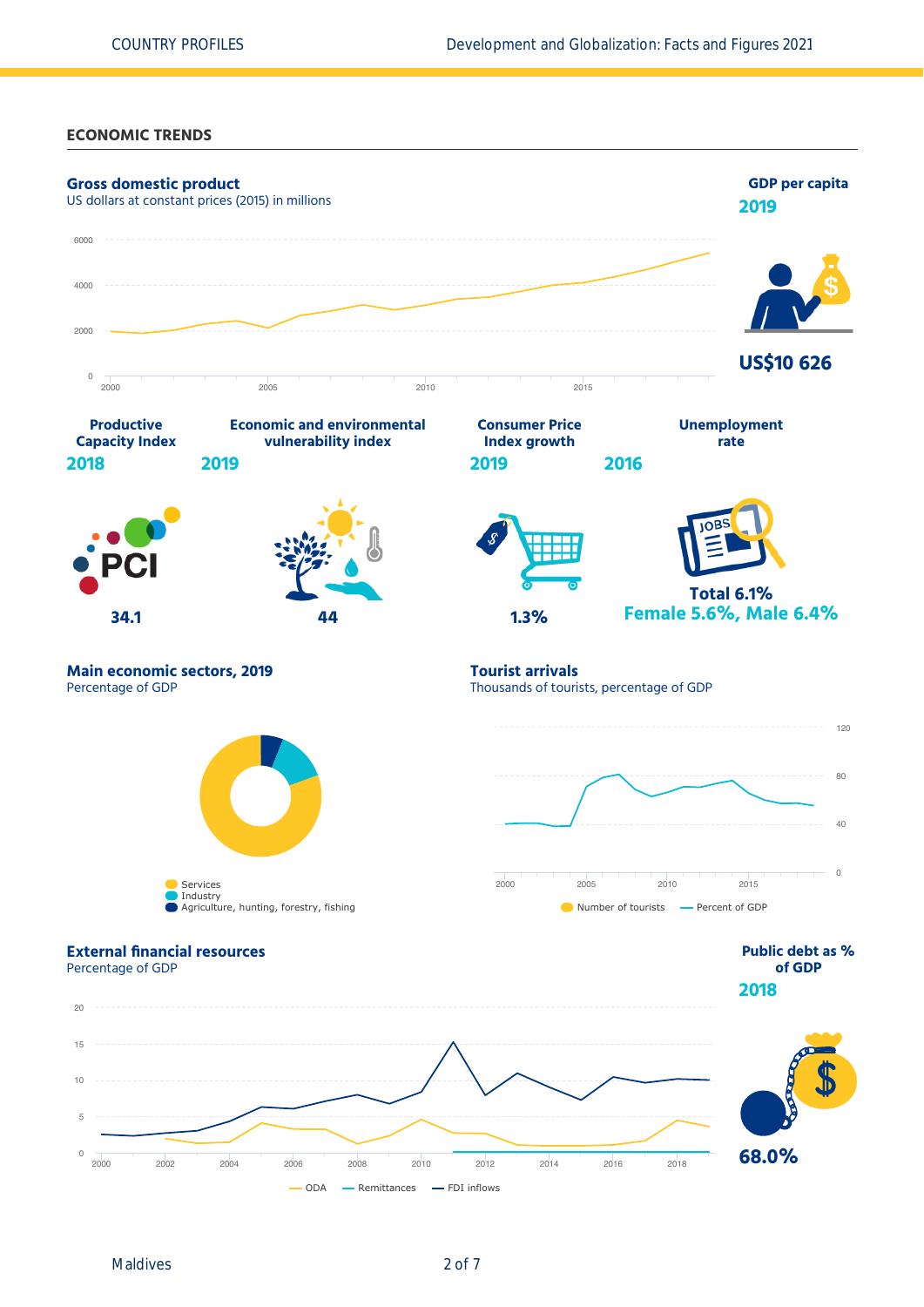# **MARITIME TRANSPORT**

# **Fleet size**

Number of ships

| Ship type            | 2011 | 2019 |
|----------------------|------|------|
| <b>Total fleet</b>   | 1407 | 1407 |
| Oil tankers          | 264  | 266  |
| <b>Bulk carriers</b> | 311  | 333  |
| General cargo        | 161  | 77   |
| Container ships      | 52   | 49   |
| Other types of ships | 619  | 682  |

| <b>Port performance</b><br>Ranked by 2019 data within SIDS group |                |                     |  |  |  |
|------------------------------------------------------------------|----------------|---------------------|--|--|--|
| <b>Indicators</b>                                                | 2019           | <b>SIDS Ranking</b> |  |  |  |
| Number of port calls                                             | 303            | 25                  |  |  |  |
| Median time in port (days)                                       | $\overline{2}$ | 4                   |  |  |  |
| Average age of vessels                                           | 21             | 7                   |  |  |  |
| Average size (GT) of vessels                                     | 10 232         | 25                  |  |  |  |



**Container port throuput**

# **Bilateral connectivity index, 2019**

Top 5 partners



## **Liner shipping connectivity index** Maximum China Q1 2006=100

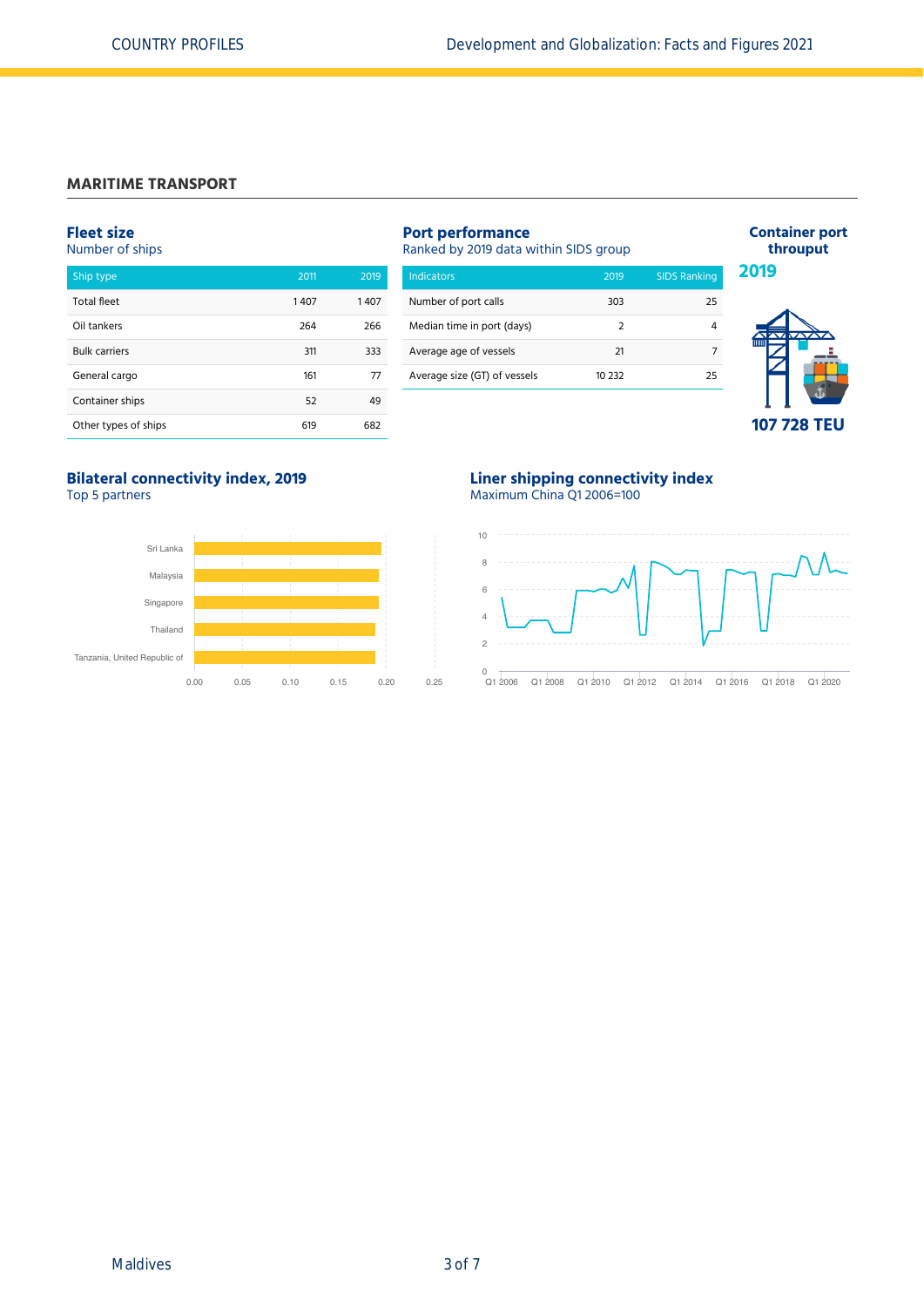### **POPULATION**

#### **Total population**

Thousands of people, share of urban population





# **Age structure by gender, 2019**

Percentage of total population

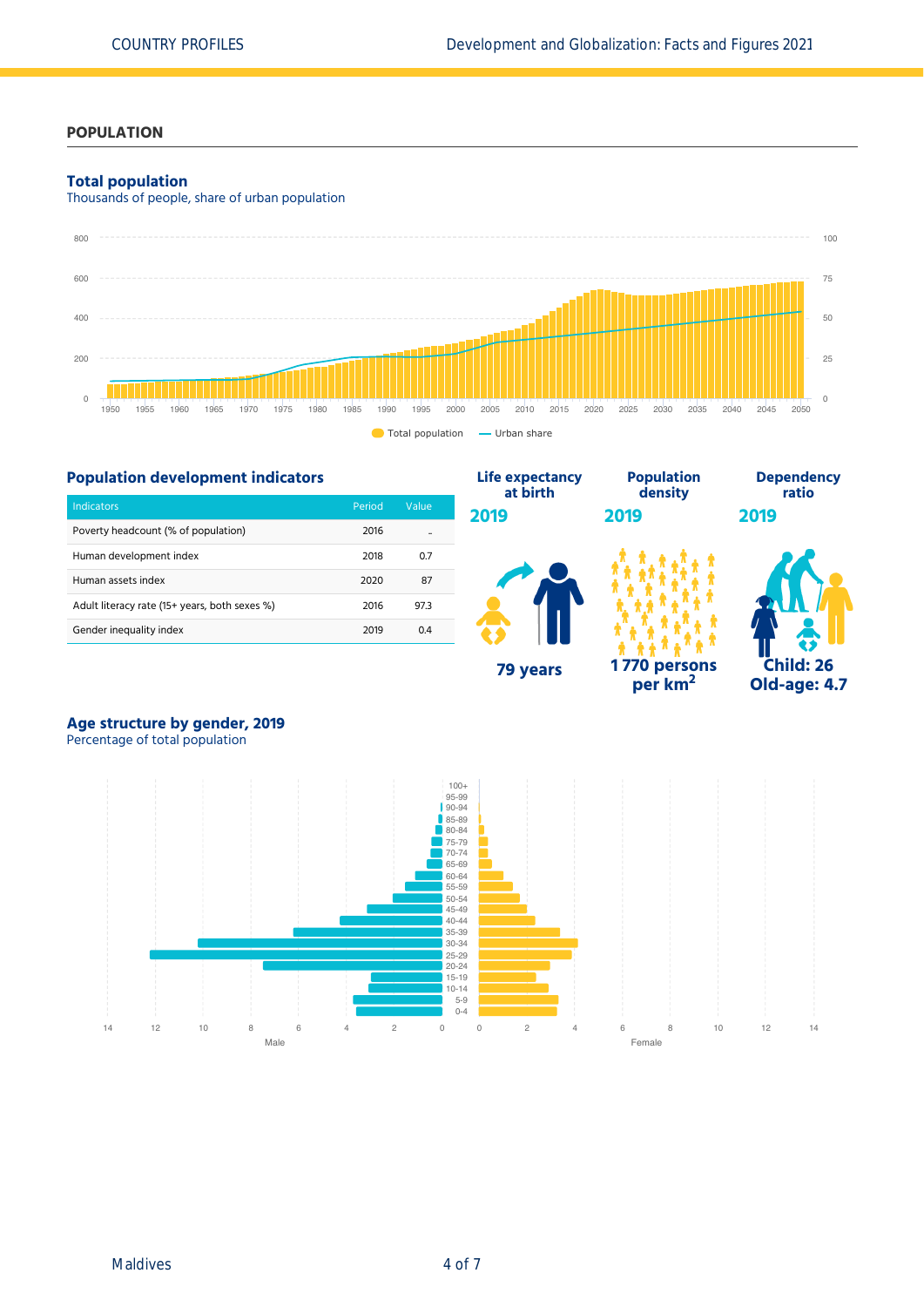# **INTERNATIONAL TRADE**

# **Merchandise and services trade**

US dollars in millions

| <b>Indicators</b>   | 2005 | 2010 | 2015 | 2019   | 2019 (% of GDP) |
|---------------------|------|------|------|--------|-----------------|
| Merchandise exports | 162  | 198  | 240  | 361    | 6.4             |
| Merchandise imports | 745  | 1091 | 1896 | 2888   | 51.2            |
| Services exports    | 323  | 1810 | 2905 | 3 4 21 | 60.6            |
| Services imports    | 213  | 451  | 875  | 1324   | 23.5            |
|                     |      |      |      |        |                 |



# **Top 5 partners in merchandise trade, 2019**

Exports in millions US dollars



### **Merchandise exports by product group, 2019**



# **Services exports by category, 2019**

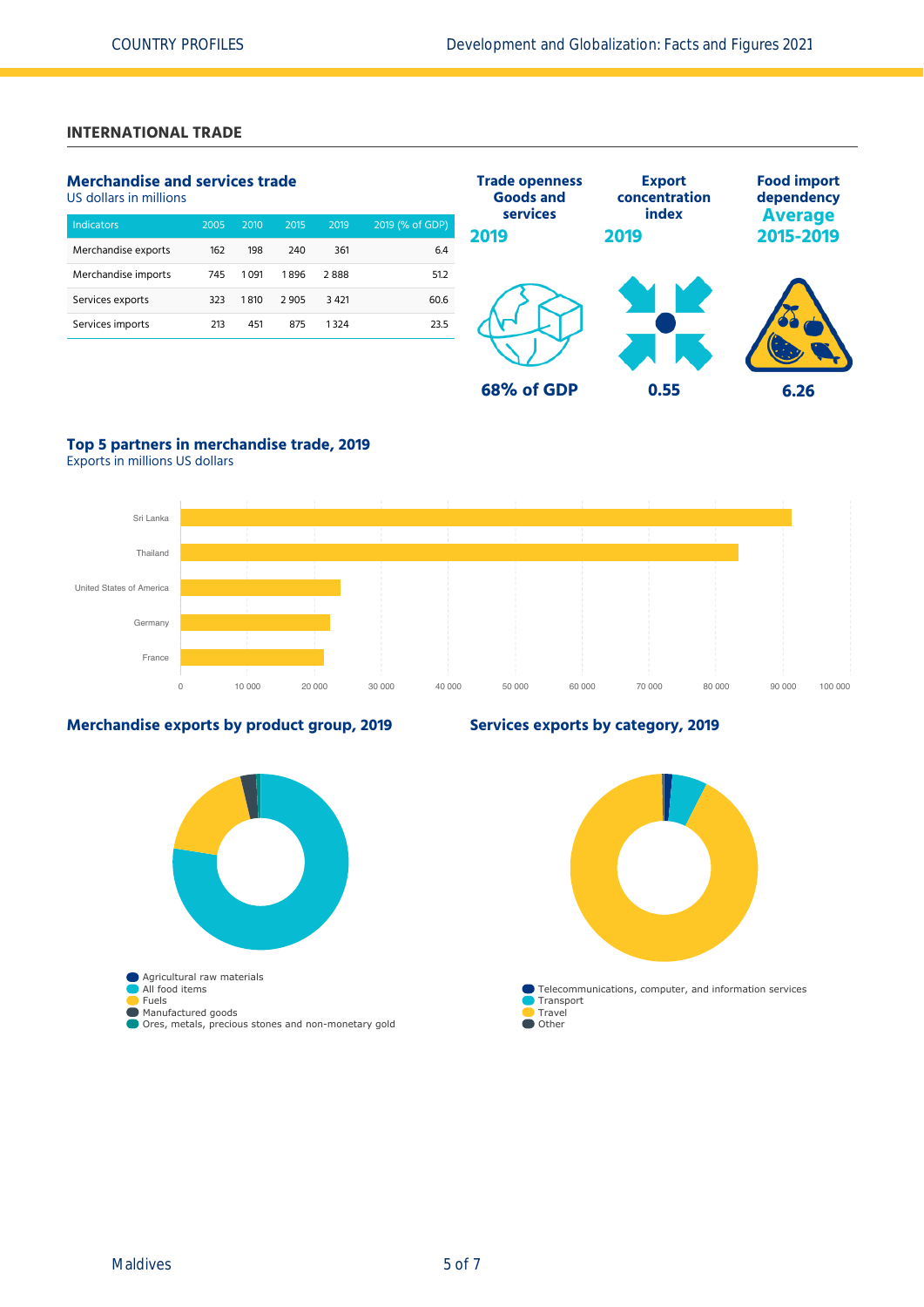## **ENVIRONMENT**



# **INFORMATION AND COMMUNICATIONS TECHNOLOGY**